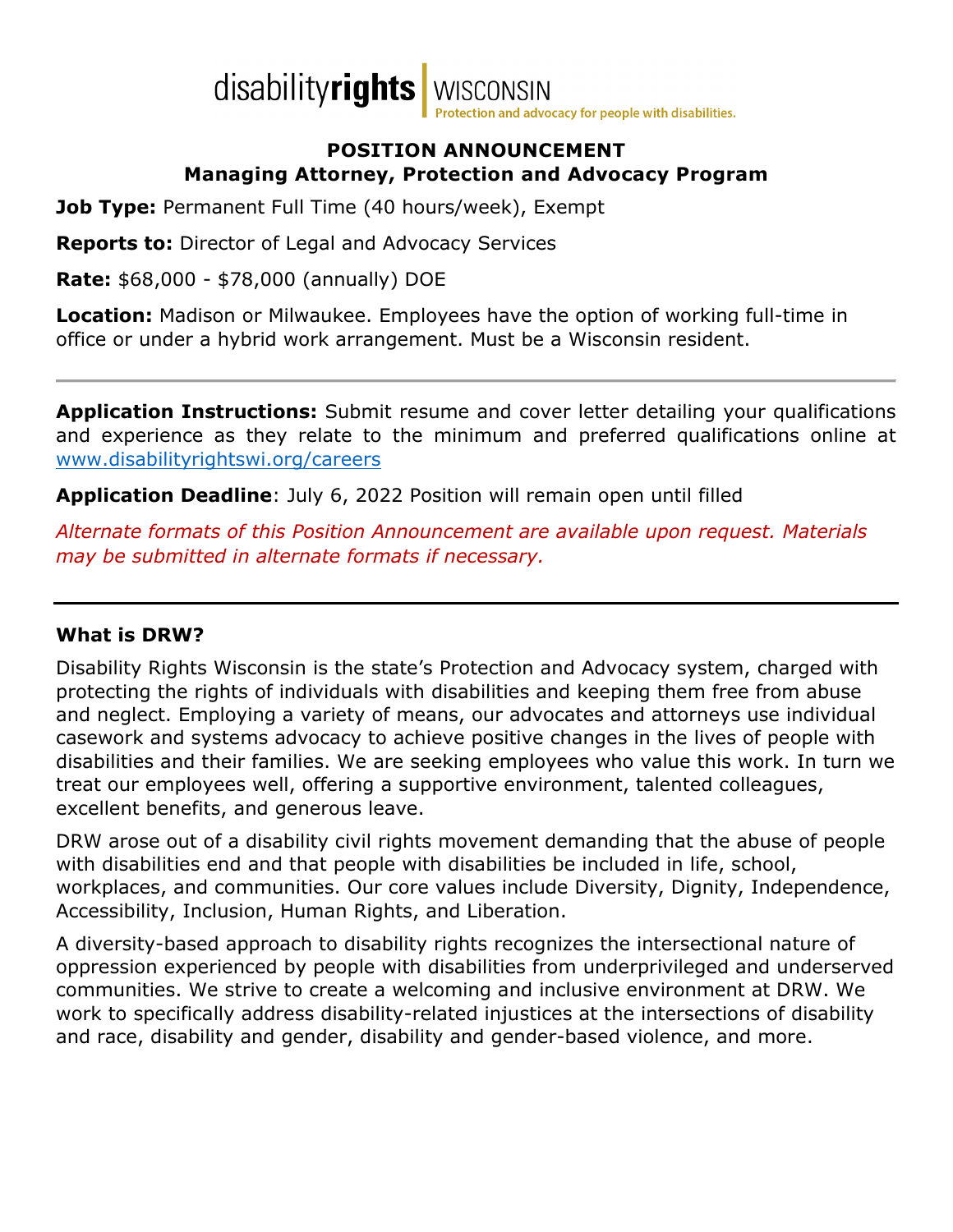# disabilityrights WISCONSIN

## **Job Summary**

The Protection and Advocacy (P&A) Managing Attorney is responsible for oversight of DRW's core services under the Protection and Advocacy program, which funds its activities through eight federal and two state grants. The P&A consists of three issuebased teams (Communities and Institutions; Schools; Civil Rights), each headed by a supervising attorney, as well as a unit that conducts reviews of representative payees assigned by the Social Security Administration, and a unit focused on access to voting. The Managing Attorney provides oversight of all P&A-related grant requirements, with the exception of the voting access grant, and individual advocacy services; works with the individual grant coordinators and supervisors to ensure provision of effective, high quality advocacy services to clients; engages in a limited amount of litigation both individually and in collaboration with other DRW attorneys; provides supervision, direction and support to the P&A supervising attorneys; collaborates with other DRW program managers and the public policy coordinator to identify and address systemic issues; sets annual priorities; and helps seek and respond to outreach opportunities for the P&A.

## **Key Responsibilities**

## **1. Legal Work – 25%**

- Conduct litigation and individual casework as appropriate.
- Collaborate with Senior Litigating Attorney to support cases appropriate for litigation.
- Act as a consultant for Supervising Attorneys on legal issues that arise in individual casework and as emerging issues for people with disabilities.

## **2. Systems Work - 25%**

- Act as "hub" of systemic work and organizer of group meetings with program managers to identify systemic issues and trends. Collaborate with program managers, public policy coordinator and Senior Litigating Attorney on cohesive strategies to address priority issues.
- Work with advocates and attorneys develop statements, reports, and comments on systemic issues or public policy initiatives.
- Work with Development & Communications position to coordinate P&A outreach opportunities and develop public input on priorities opportunities.
- Act as primary liaison with community partners of the P&A and maintain oversight of team members' external activities and relationships, ensuring adherence to DRW values, P&A principles, and professionalism.
- Develop and maintain expertise in significant P&A focus areas; assist individual advocates and attorneys to develop subject matter expertise; and encourage professional development in team members consistent with founding P&A values.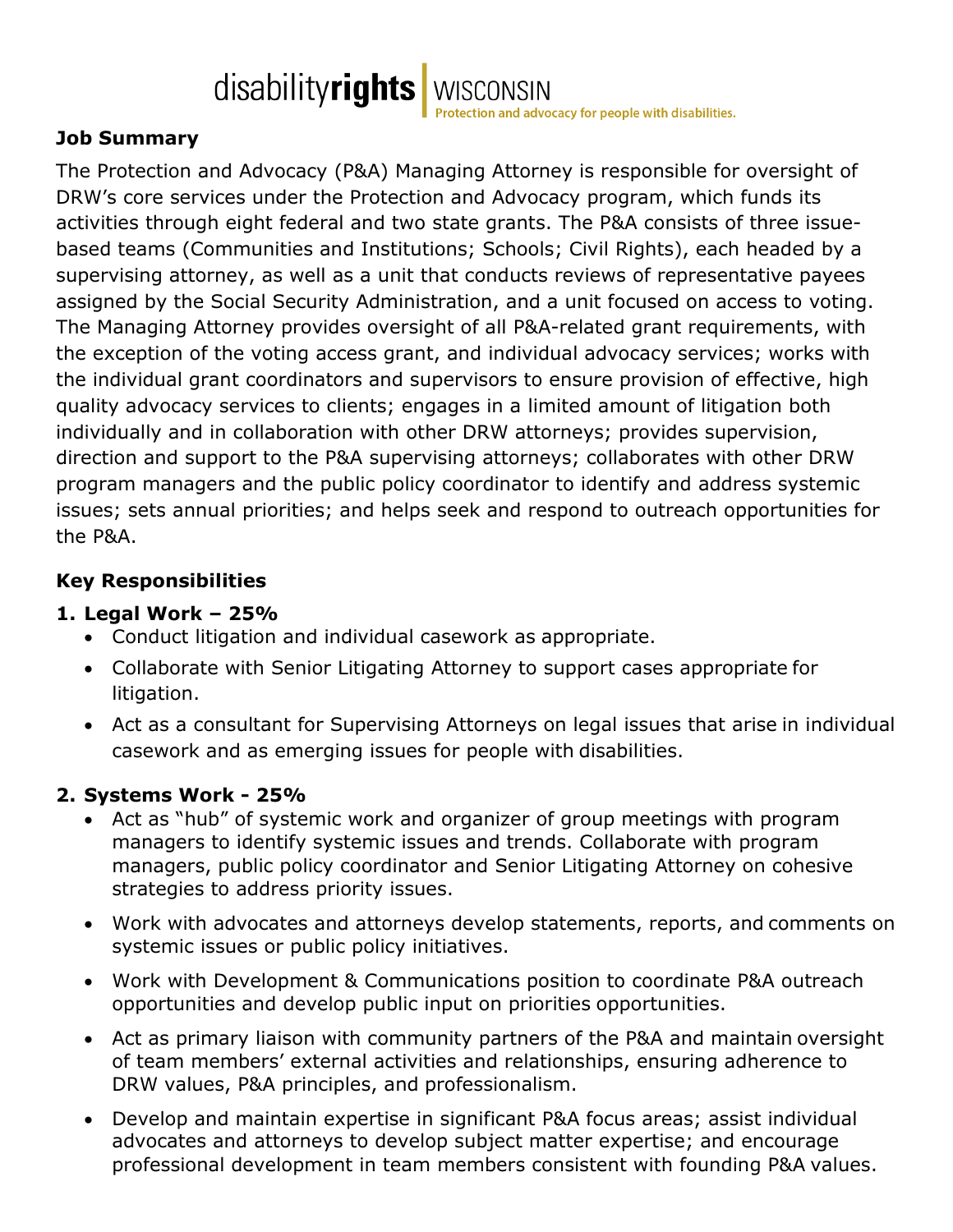disabilityrights WISCONSIN Protection and advocacy for people with disabilities.

# **3. Management and Supervision - 40%**

- Oversight of P&A grants, including designation of individual grant coordinators; determination and oversight of sustainable distribution of labor hours to keep grant spending within established limits; manage use of carryforward funds; ensure adherence to all aspects of grant compliance.
- PAIMI Grant Coordinator, responsible for application, reporting and communication with federal funder, as well as adherence to grant requirements for client eligibility and DRW activities. Is content and grant expert for PAIMI Advisory Council (PAC), including supporting the Chair and setting agendas and attending all meetings; achieving mandates; and orienting members. Development and Communications position staffs the PAC.
- Conduct annual P&A priorities planning and ensures ongoing adherence to priorities or approval of adjustments to priorities. Provide public posting of priorities, along with opportunities for public feedback.
- Ensure performance reviews are conducted by supervisors. Coach supervisors as needed; seek assistance from Director of Legal and Advocacy Services as appropriate.
- Consult with Supervising Team Attorneys regarding implementation of DRW's Individual Advocacy Procedures, including case progress, resolution, escalation, and closure.
- Provide direct supervision of Issue Team Supervising Attorneys and PARP Team Supervisor.
- Encourage professional development of team members and seek opportunities for professional development.
- Ensure P&A attorney and advocate adherence to legal ethics and DRW responsibilities.
- Lead weekly Group Case meetings.
- Collaborate with Intake Specialist team to ensure smooth transition to issue teams and decision-making on new service requests.
- Work closely with Managing Attorney of Victim Advocacy Program to ensure proper assignment and coordination of service requests and cases.

# **4. General DRW Management – 10%**

- Work with other managers and leadership to make decisions that impact all employees or direct program employees. Participate in Direct Advocacy Managers meeting and Policy Working Team to problem solve organizational issues; improve internal processes and policies; and, depending on the topic, make decisions or recommendations.
- Keep team informed of organizational decisions and seek input or questions as issues arise.
- Support a positive, supportive culture within DRW, and maintaining expectations of team members of the same.